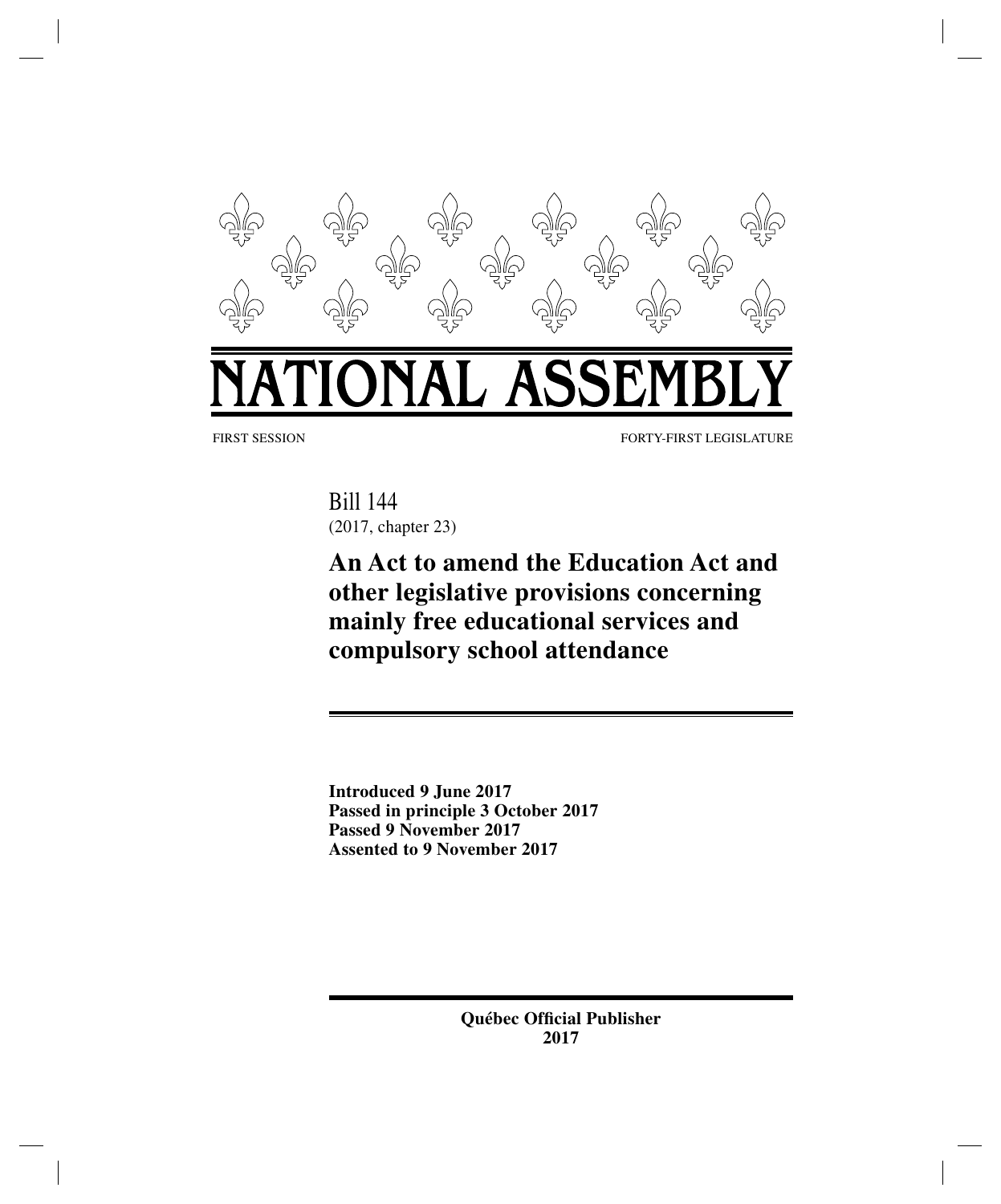#### **EXPLANATORY NOTES**

*The main purpose of this Act is to extend the scope of the right to free educational services and strengthen measures to ensure compliance with compulsory school attendance.*

*To that end, various amendments are made to the Education Act. More particularly, preschool education services and elementary and secondary school instructional services are to be provided free to every person not resident in Québec within the meaning of that Act on the condition that the person having parental authority over that person ordinarily resides in Québec. In addition, educational services in vocational training and learning services in general adult education are to be provided free to certain persons not of full age who are not resident in Québec.*

*Certain provisions are clarified with regard to the situation of a child exempted from compulsory school attendance because the child receives appropriate homeschooling. The conditions on which such an exemption is granted are set out as is the Government's duty to determine regulatory standards for homeschooling.*

*Moreover, certain obligations are imposed on school boards and parents in order to ascertain and, if applicable, regularize a child's situation with respect to compulsory school attendance. A general prohibition against acting in any manner that compromises a child's attending school as required is introduced. In addition, persons designated by the Minister are given powers to ascertain more particularly whether the provisions on compulsory school attendance are being complied with.*

*The Act respecting private education is also amended to include provisions under which the existence of a judicial record may lead to a refusal to issue, or a revocation of, the permit required to operate a private educational institution. In addition, the powers conferred on the persons designated by the Minister to ascertain compliance with that Act are clarified.*

*Provisions are included to allow the communication of personal information needed for the purpose of applying the provisions related to a child's compulsory school attendance.*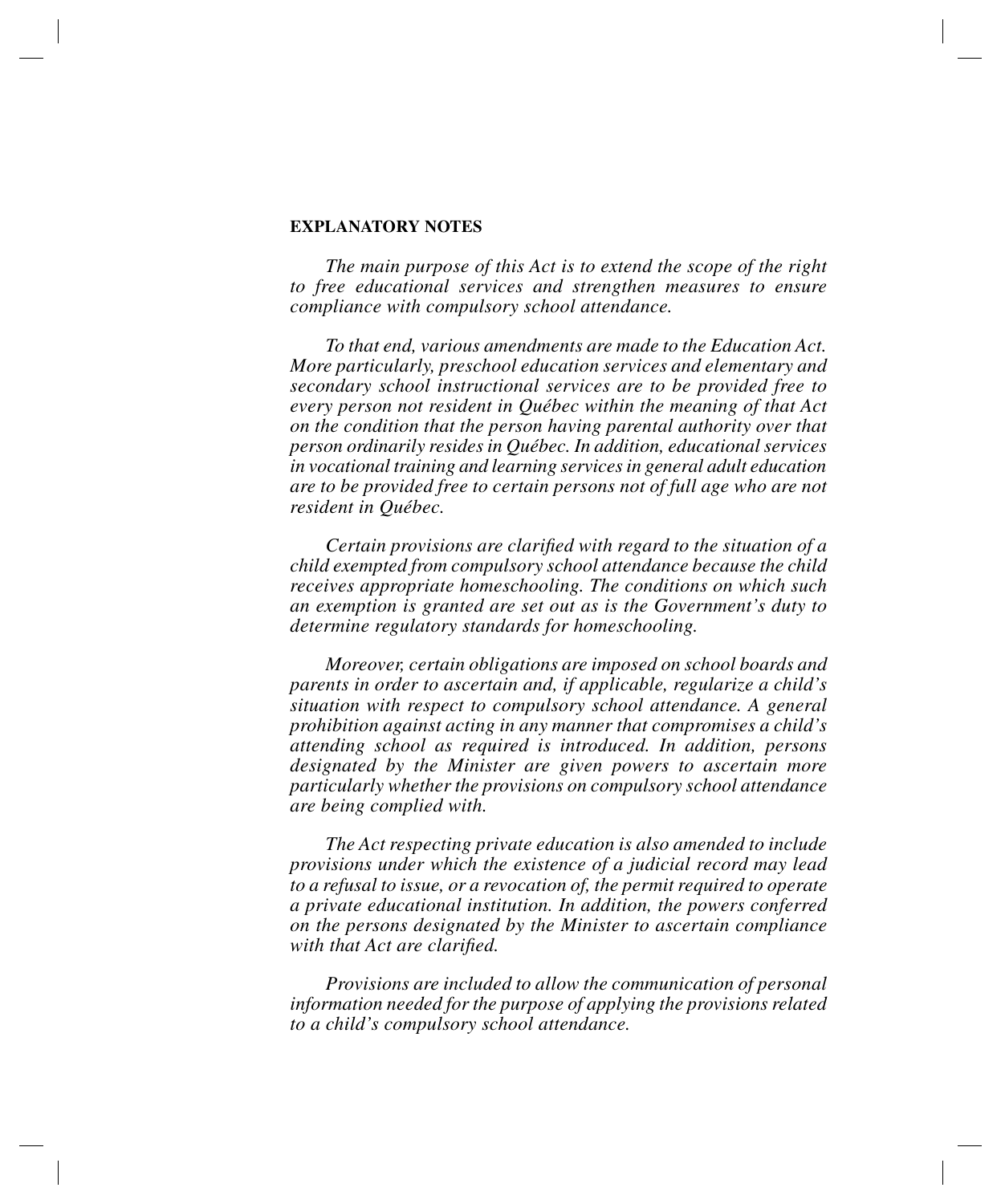*Lastly, consequential amendments and transitional measures are set out.*

# **LEGISLATION AMENDED BY THIS ACT:**

- Health Insurance Act (chapter A-29);
- Act respecting private education (chapter E-9.1);
- Education Act (chapter I-13.3);
- Act respecting administrative justice (chapter J-3).

# **REGULATION AMENDED BY THIS ACT:**

– Basic school regulation for preschool, elementary and secondary education (chapter I-13.3, r. 8).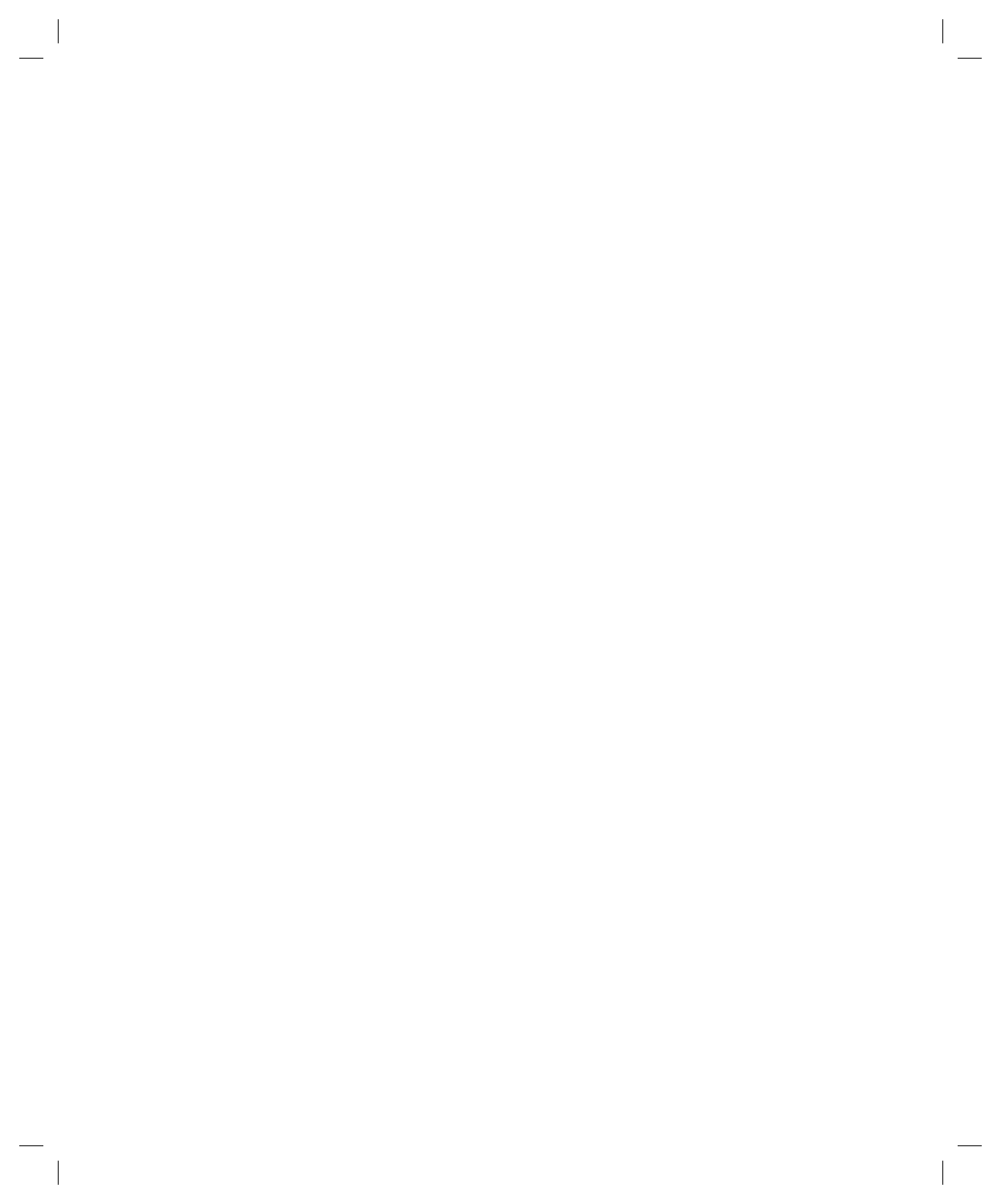# **Bill 144**

## **AN ACT TO AMEND THE EDUCATION ACT AND OTHER LEGISLATIVE PROVISIONS CONCERNING MAINLY FREE EDUCATIONAL SERVICES AND COMPULSORY SCHOOL ATTENDANCE**

#### THE PARLIAMENT OF QUÉBEC ENACTS AS FOLLOWS:

## EDUCATION ACT

**1.** The Education Act (chapter I-13.3) is amended by inserting the following sections after section 3:

**3.1.** The services referred to in section 3 shall be provided free to every person who is not resident in Québec if

(1) the person having parental authority over that person ordinarily resides in Québec;

(2) in the case of a student of full age, that person ordinarily resides in Québec; or

(3) that person is in any other situation covered by government regulation.

The services referred to in the first paragraph of section 3 shall be provided free until the last day of the school calendar of the school year in which the person who is not resident in Québec reaches 18 years of age, or 21 years of age in the case of a handicapped person within the meaning of the Act to secure handicapped persons in the exercise of their rights with a view to achieving social, school and workplace integration (chapter E-20.1). The services referred to in the second and third paragraphs of that section shall be provided free until the day that person reaches the age mentioned above that is applicable to him.

"**3.2.** The personal information gathered under this Act may not be communicated or used or its existence confirmed for the purpose of determining a person's immigration status, except with the consent of the person concerned.

If the information has been communicated to a third person for any other purpose, it remains subject to the requirements of the first paragraph.

This section does not restrict the communication of documents or information required by a summons, warrant or order of any person or body having the power to compel their communication.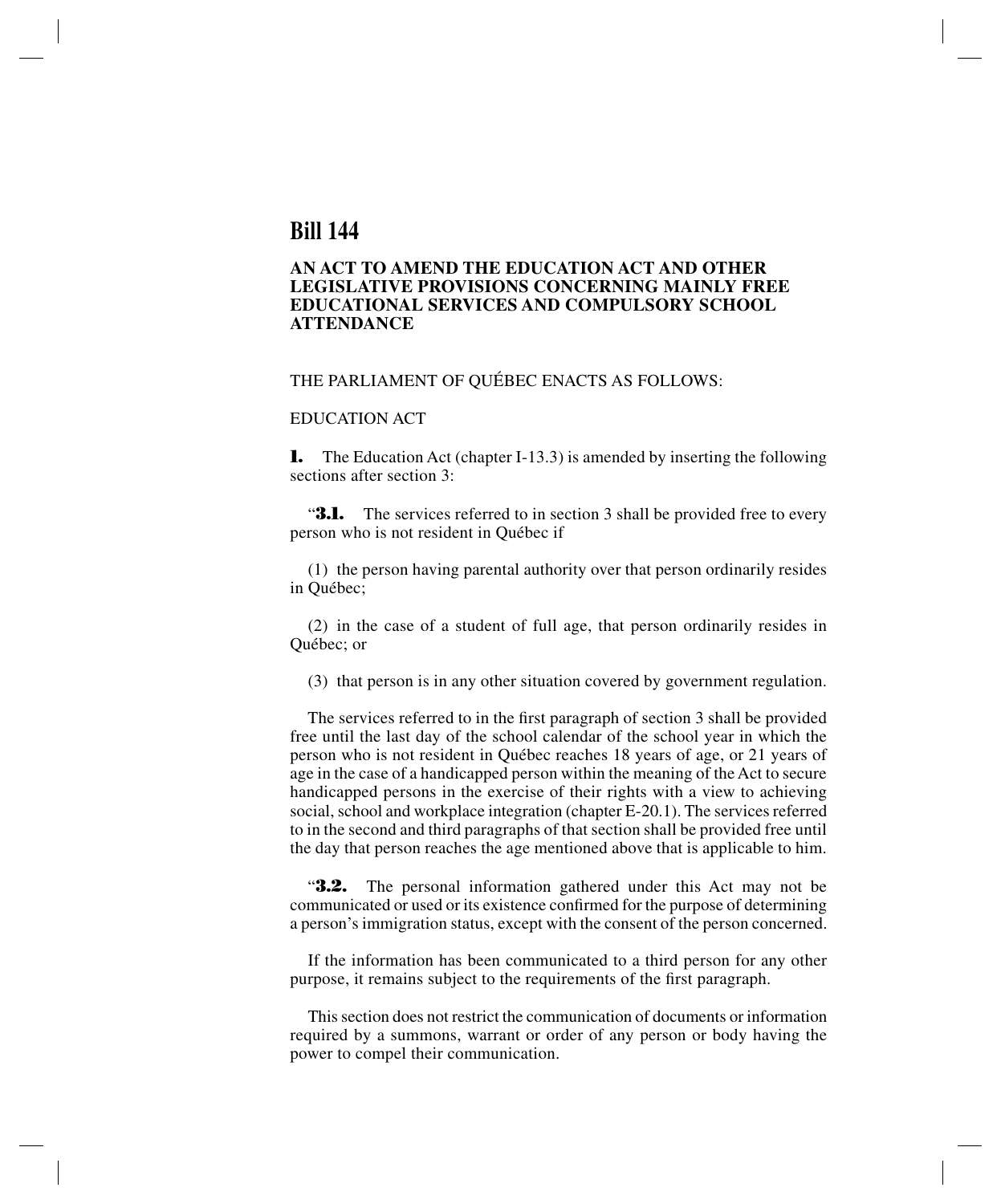The procedures for identifying a child or his parents may not make the child's admission to the educational services provided for by this Act and by the basic school regulation made by the Government under section 447 conditional on the presentation of proof of his immigration status."

**2.** Section 15 of the Act is amended by replacing subparagraph 4 of the first paragraph by the following subparagraph:

"(4) a student who receives appropriate homeschooling, provided

(*a*) a written notice to that effect is sent by his parents to the Minister and to the school board that has jurisdiction;

(*b*) a learning project to impart knowledge to the student, foster his social development and give him qualifications, by the development of basic skills, including literacy, numeracy and problem-solving skills, and by the learning of French, is submitted to the Minister and implemented by his parents;

(*c*) the Minister monitors the homeschooling; and

(*d*) any other conditions or procedures determined by government regulation are complied with, including conditions or procedures relating to the characteristics of the learning project, the annual evaluation of the child's progress, and the process applicable in the event of problems related to the learning project or its implementation."

**3.** The Act is amended by inserting the following section after section 17:

"**17.1.** The school board must, at the Minister's request and using the information the Minister provides concerning a child who may not be attending school as required or concerning his parents, take any action with the child and his parents that is specified by the Minister to ascertain and, if applicable, regularize the child's situation.

On that occasion, the school board must also inform the parents of the obligations arising from sections 14 to 17 and of the educational services the child is entitled to under this Act. The parents must provide the school board with any information it requires on their child's situation within a reasonable time.

If the action taken does not allow the child's situation to be ascertained or regularized, the school board, after notifying the student's parents in writing, shall report this to the director of youth protection."

**4.** The Act is amended by inserting the following section after section 18:

"**18.0.1.** No one may act in any manner that compromises a child's attending school as required.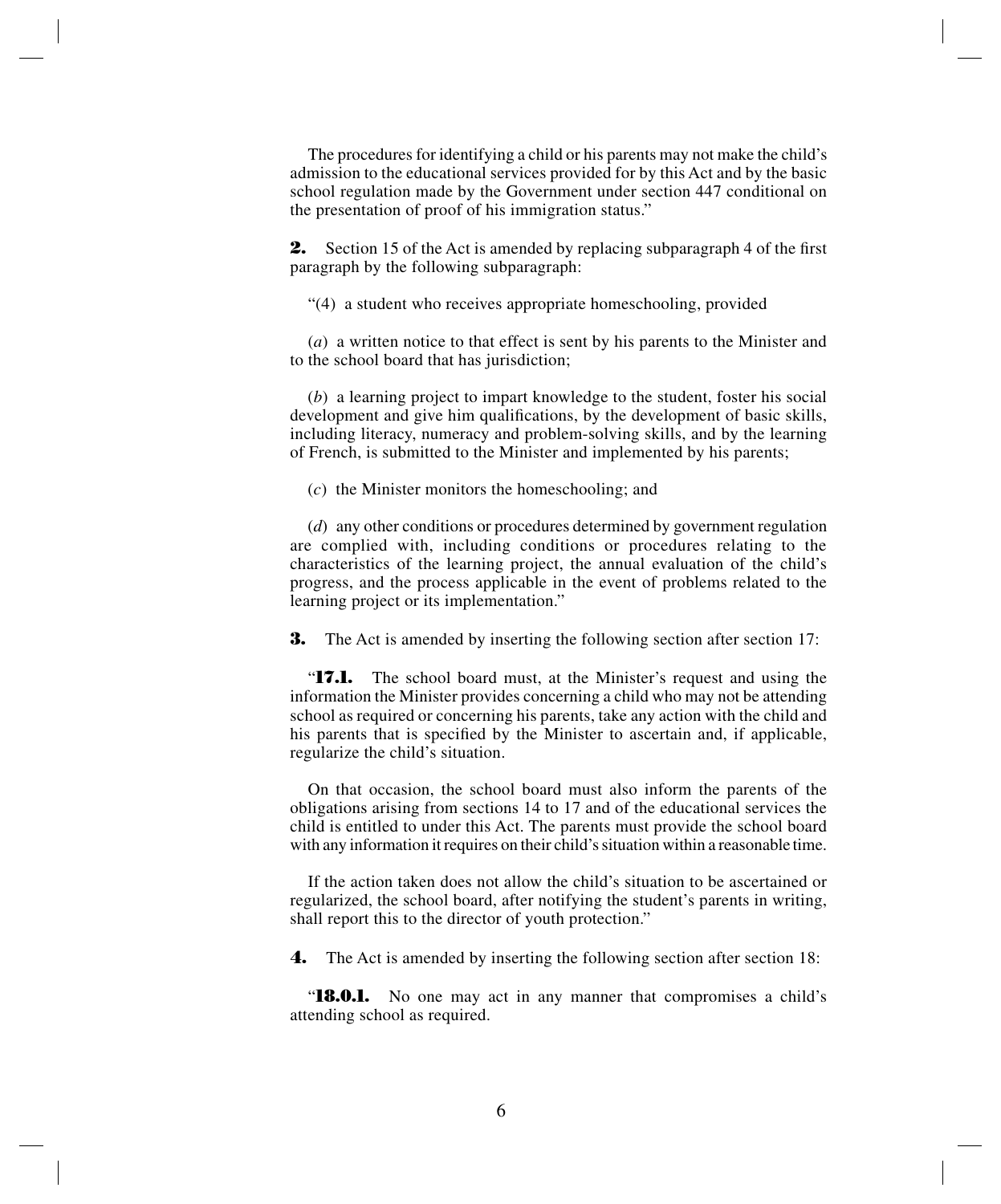Any person who receives a child in a place where the child receives training or instruction not governed by this Act or the Act respecting private education (chapter E-9.1) is presumed to contravene the prohibition under the first paragraph on being notified by the Minister that the child is failing to attend school as required.

Such a presumption may be rebutted, in particular by proof that the child is or was received only during the month of July or August.

This section does not apply to parents with respect to their child."

**5.** Section 204 of the Act is amended by inserting "and for the purposes of Division II of Chapter I" after "section 1" in the first paragraph.

**6.** Section 205 of the Act is amended by inserting ", including for the purpose of being exempted from compulsory school attendance," after "English language school board".

**7.** Section 207 of the Act is amended by inserting "or, in the case of a homeschooled child, by sending the notice provided for in subparagraph *a* of subparagraph 4 of the first paragraph of section 15" at the end of the first paragraph.

**8.** The Act is amended by inserting the following section after section 207.1:

"**207.2.** A school board shall contribute, to the extent provided for by this Act, to children's attending school as required."

**9.** Section 216 of the Act is amended

(1) by replacing "within the meaning of the regulation of the Government" in the first paragraph by "for services that are not free services under section 3.1":

(2) by adding the following paragraph at the end:

"Despite the first paragraph, the school board may, following a request made by a student or his parents, exempt the student from payment of the required financial contribution for humanitarian reasons or to avoid serious prejudice to him, particularly if the school board considers there is a risk he will not attend any school, in Québec or elsewhere, if the contribution is required. In the event of refusal by the school board, the Minister may, at the request of the same, order the school board to exempt the student from payment of the required financial contribution."

**10.** Section 220.2 of the Act is amended by replacing "scolarisé à la maison" in the second paragraph in the French text by "qui reçoit un enseignement à la maison".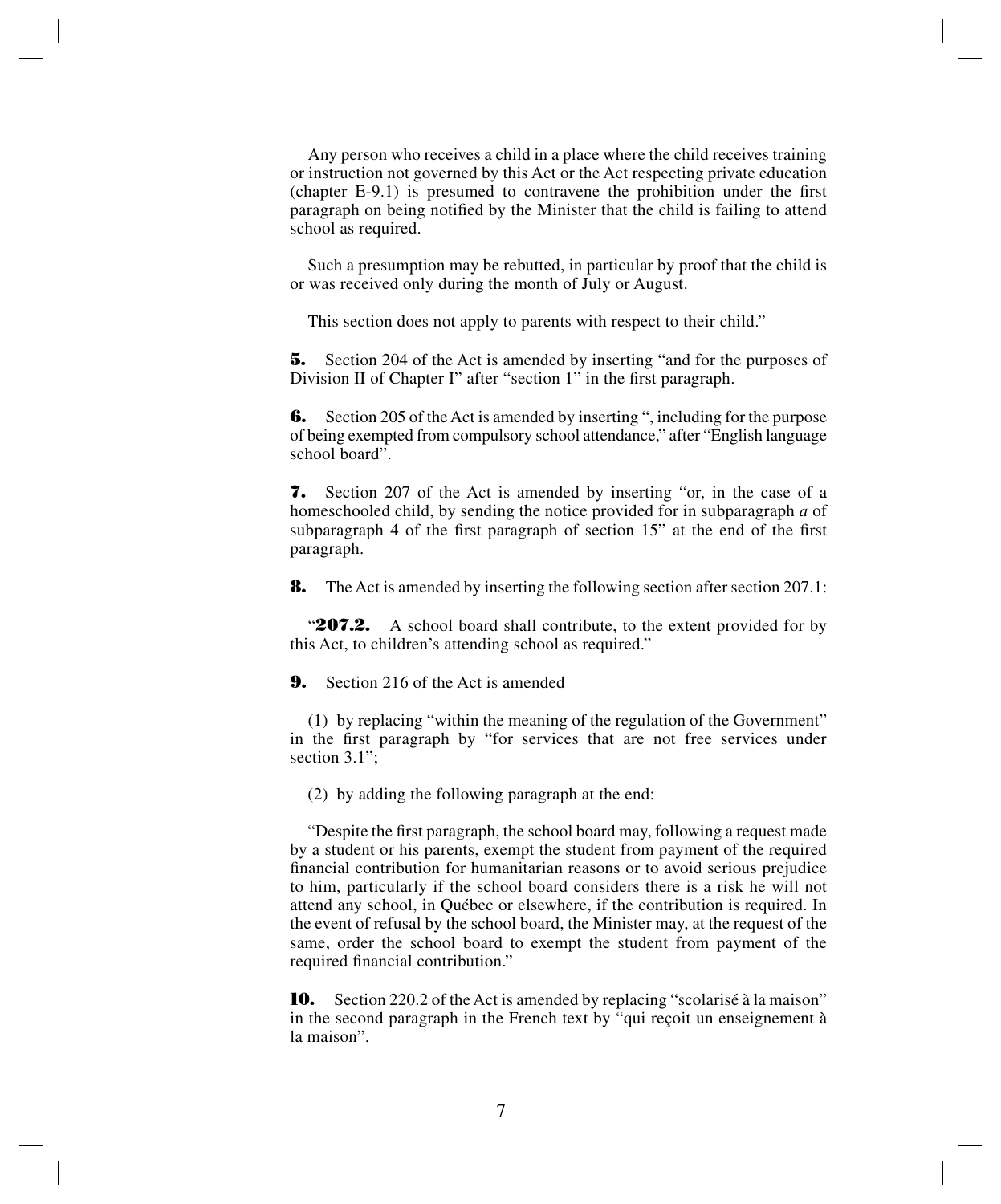**11.** Section 448 of the Act is amended

(1) by replacing "governing" in the second paragraph by "that a person resident in Québec must meet to qualify for";

(2) by inserting "resident in Québec" after "person" in subparagraph 6 of the third paragraph.

**12.** The Act is amended by inserting the following section after section 448:

"**448.1.** The Government shall, by regulation, determine standards for homeschooling, which must, among other things, specify how the Minister is to monitor homeschooling and how the school board that has jurisdiction is to support the child.

When determining regulatory standards under subparagraph *d* of subparagraph 4 of the first paragraph of section 15, the Government shall take into account the instruction generally provided at school and the educational experience involved as well as the possibility for the child to attend a school."

**13.** The Act is amended by inserting the following section after section 455:

**455.0.1.** The Government may, by regulation, determine the situations in which, for the purposes of subparagraph 3 of the first paragraph of section 3.1, a person who is not resident in Québec may avail himself of the right of free access to services in accordance with that section."

**14.** The Act is amended by inserting the following section after section 459:

"**459.0.1.** The Minister may enter into an agreement with a minister or a public body to collect from or communicate to the minister or body any information needed for the purpose of applying the provisions of this Act that relate to a child's compulsory school attendance, in particular for the purpose of identifying, including by means of a comparison of files, the children who may not be attending school as required.

The Minister may also communicate to a school board personal information concerning any child who comes under its jurisdiction or concerning the child's parents that is needed for the purpose of applying the provisions referred to in the first paragraph."

**15.** The Act is amended by inserting the following sections after section 459.5:

"**459.5.1.** The Minister shall prepare a guide for school boards and parents on good homeschooling practices, and see that it is disseminated among school boards and parents.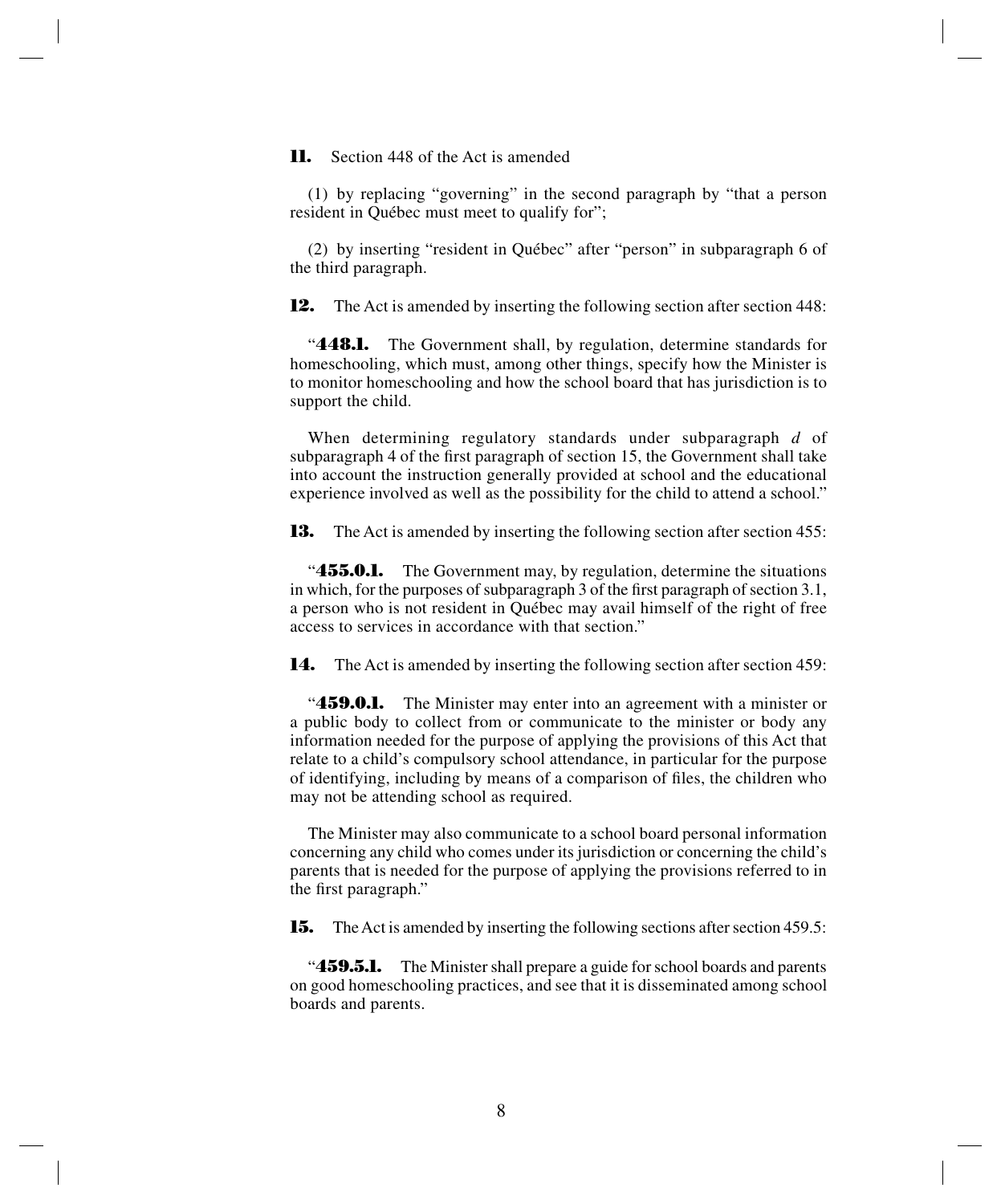"**459.5.2.** The Minister shall establish a Québec-wide advisory panel on homeschooling.

The panel shall advise the Minister on any matter he submits to it.

"**459.5.3.** The Minister may establish and implement a pilot project to experiment or innovate in the field of distance education, or to study, improve or define standards for distance education.

Within such a pilot project, the Minister may

(1) provide distance education services or authorize a school board or an educational institution governed by the Act respecting private education (chapter E-9.1) to provide such services, or a person to receive them, according to standards that depart from those established by or under this Act or the Act respecting private education, all in compliance with the right to free educational services; and

(2) issue directives establishing the applicable standards and rules.

The Minister may also, at any time, make changes or put an end to a pilot project after notifying all interested persons.

The maximum duration of a pilot project is three years, which the Minister may extend by up to two years if he considers it necessary. The Minister shall evaluate the pilot project and make the evaluation public every two years as well as at the end of the pilot project."

**16.** Section 473 of the Act is amended by replacing ", within the meaning of the regulation of the Government, subject to the power of the Minister to exempt certain persons or categories of persons therefrom" in paragraph 1 by "for services that are not free services under section 3.1, and the exceptions applicable to the collection of that contribution for certain categories of persons covered by that section".

**17.** Section 478 of the Act is amended

(1) by replacing "avoir accès" in subparagraph 1 of the second paragraph in the French text by "pénétrer";

(2) by inserting the following subparagraphs after subparagraph 2 of the second paragraph:

 $(2.1)$  enter, at any reasonable time, any place where the person has reason to believe children required to attend school are receiving training or instruction not governed by this Act or the Act respecting private education (chapter E-9.1) and require the persons present to provide their names and contact information and the names and contact information of the children and their parents;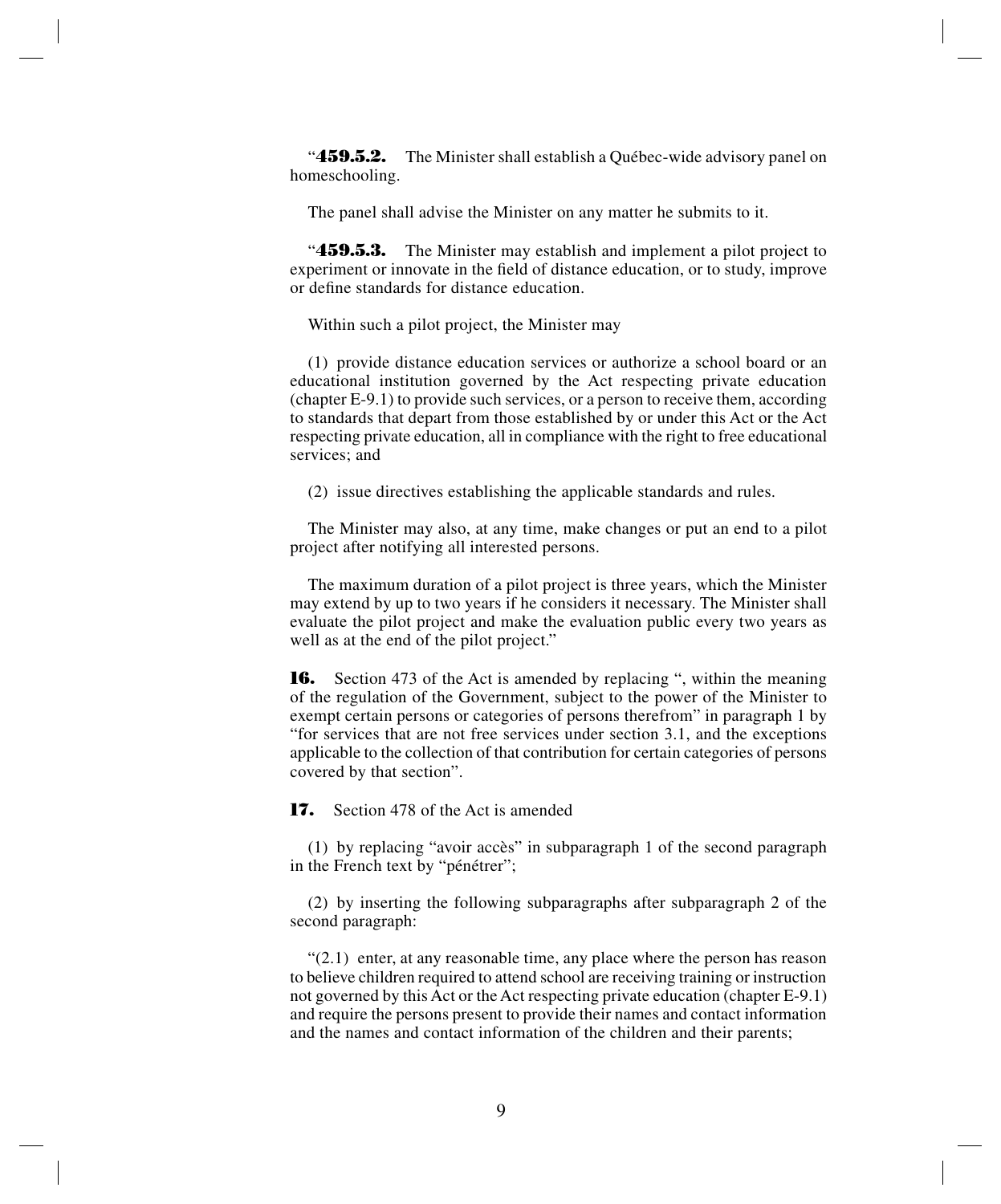"(2.2) take photographs or make recordings;";

(3) by adding the following paragraphs at the end:

"Despite subparagraph 2.1 of the second paragraph, to enter a dwelling house, a designated person must obtain the occupant's authorization or, failing that, a search warrant in accordance with the Code of Penal Procedure (chapter C-25.1).

The owner or person in charge of a place being inspected and any other person present is required to assist a designated person in the exercise of his functions."

**18.** The Act is amended by inserting the following sections after section 478:

**478.0.1.** A person designated under section 478 may, in a request sent by registered mail or by personal service, require any person to communicate any information or document relating to the application of this Act to the designated person, by registered mail or by personal service, within a specified reasonable time.

"**478.0.2.** The Minister may designate a person generally or specially to inquire into any matter relating to the application of this Act."

**19.** The Act is amended by inserting the following sections after section 488:

**488.1.** Every person who contravenes section 18.0.1 is guilty of an offence and is liable to a fine of not less than \$1,000 nor more than \$10,000 in the case of a natural person or, in the case of a legal person, to a fine of not less than \$3,000 nor more than \$30,000 and, for any subsequent conviction, to a fine of not less than \$2,000 nor more than \$20,000 in the case of a natural person or, in the case of a legal person, to a fine of not less than \$6,000 nor more than \$60,000.

**488.2.** Every person who hinders a person designated under section 478 or 478.0.2 in the exercise of his functions or misleads the designated person by misrepresentation is guilty of an offence and is liable to a fine of not less than \$500 nor more than \$5,000 in the case of a natural person or, in the case of a legal person, to a fine of not less than \$1,500 nor more than \$15,000 and, for any subsequent conviction, to a fine of not less than \$1,000 nor more than \$10,000 in the case of a natural person or, in the case of a legal person, to a fine of not less than \$3,000 nor more than \$30,000.

The same applies to every person who refuses to provide any information or document to a person designated under section 478 that he is authorized to require under this Act."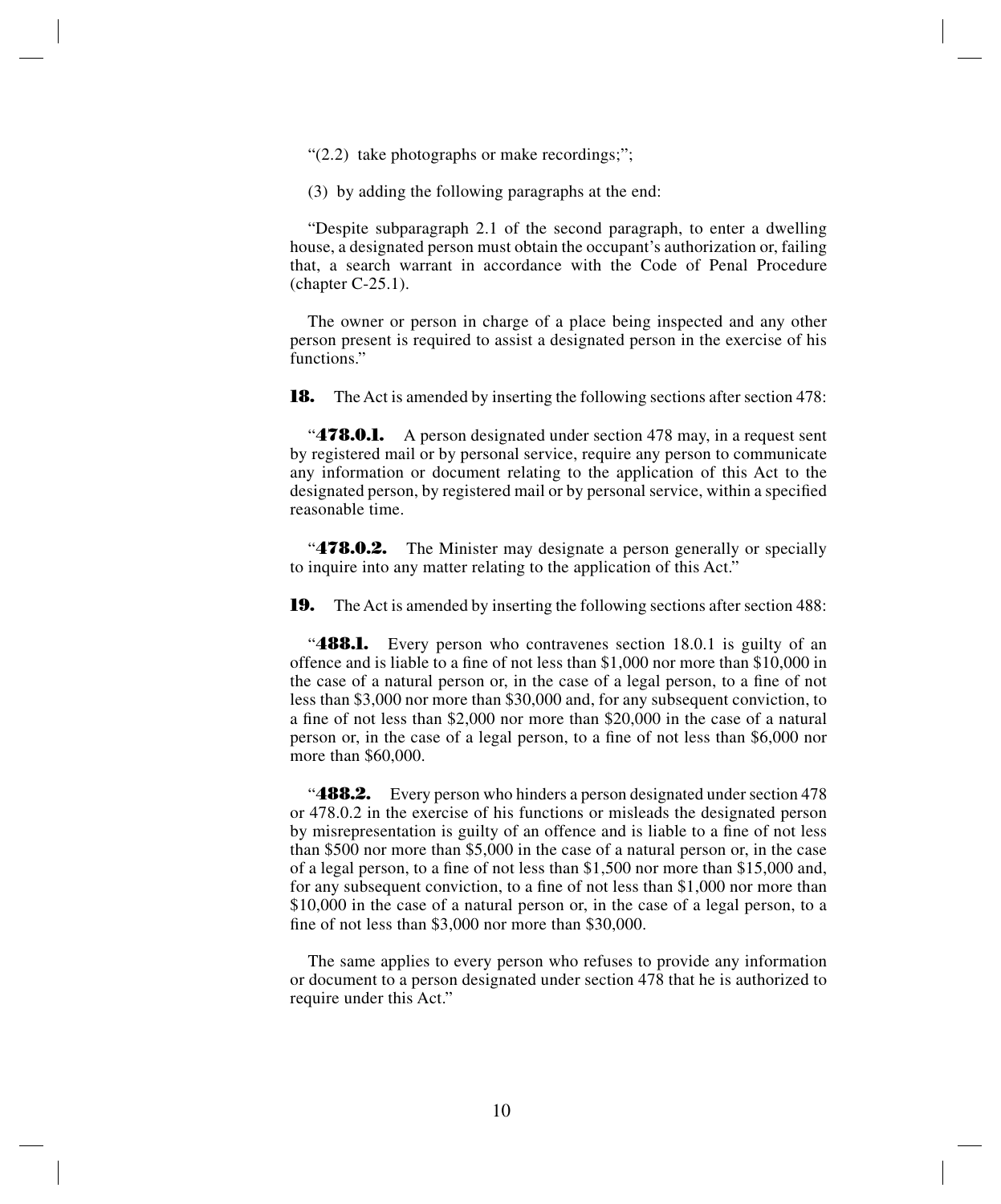**20.** Section 491 of the Act is amended by replacing "under a provision of this chapter" by "under this chapter, except an offence under section 488.1 or 488.2".

#### HEALTH INSURANCE ACT

**21.** Section 67 of the Health Insurance Act (chapter A-29) is amended by inserting the following paragraph after the thirteenth paragraph:

"Nor does it prohibit the disclosure to the Minister of Education, Recreation and Sports of information needed for the purpose of applying the provisions of the Education Act (chapter I-13.3) that relate to a child's compulsory school attendance."

#### ACT RESPECTING PRIVATE EDUCATION

**22.** Section 12 of the Act respecting private education (chapter E-9.1) is amended, in subparagraph 3 of the first paragraph,

(1) by replacing "présente loi," in the French text by "présente loi ou";

(2) by striking out ", or a criminal offence committed in relation to the operation of an educational institution".

**23.** The Act is amended by inserting the following sections after section 12:

"**12.1.** The Minister may refuse to issue a permit if the applicant, one of the applicant's directors or shareholders or an officer of the institution has a judicial record relevant to the abilities and conduct required to operate an educational institution.

The Minister may establish a committee of experts to advise the Minister on how to assess the relevance of a judicial record to the abilities and conduct required to operate an educational institution. The committee is made up of persons appointed by the Minister who have relevant interest, expertise or experience.

For the purposes of this section,

(1) "shareholder" means a natural person who, directly or indirectly, holds voting shares of a legal person not listed on a stock exchange; and

(2) "judicial record" means

(*a*) a conviction for a criminal or penal offence committed in Canada or elsewhere, unless a pardon has been obtained for that offence;

(*b*) a charge still pending for a criminal or penal offence committed in Canada or elsewhere; and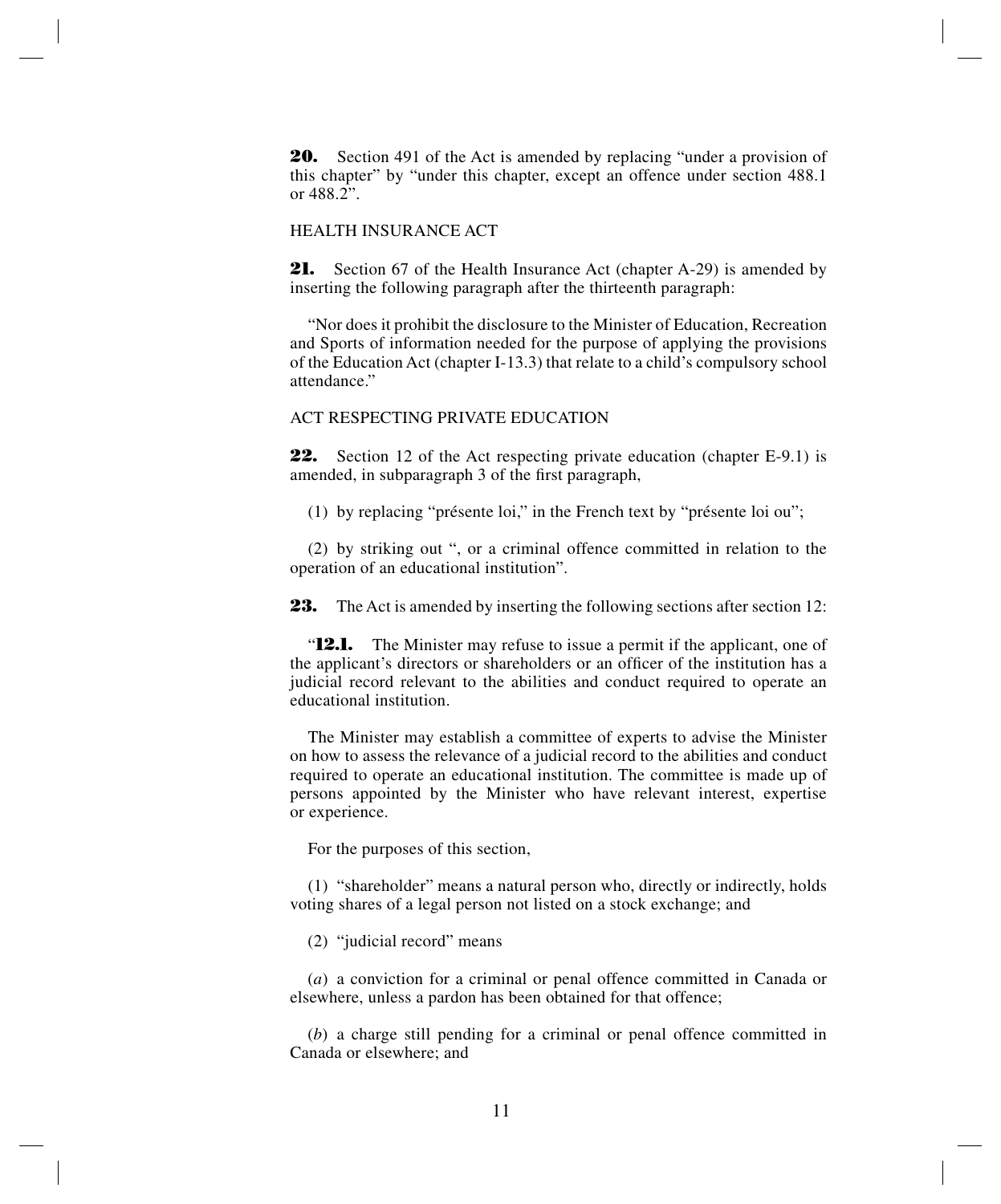(*c*) a court order subsisting against a person in Canada or elsewhere.

"**12.2.** Police forces in Québec are required to communicate any information and documents required by regulation that are needed to verify the existence or absence of a judicial record referred to in section 12.1, 18.1 or 119.1."

**24.** The Act is amended by inserting the following sections after section 18:

"**18.1.** The Minister may refuse to renew a permit if the permit holder, one of the holder's directors or shareholders or an officer of the institution has a judicial record relevant to the abilities and conduct required to operate an educational institution.

The second and third paragraphs of section 12.1 apply to this section.

"**18.2.** The Minister may, instead of refusing to renew the permit of a holder for a reason mentioned in section 18.1, order the holder to apply the corrective measures he indicates within the time limit he fixes.

If the holder does not comply with the order, the Minister may refuse to renew his permit.

"**18.3.** The Minister may refuse to issue or renew a permit if he considers it warranted in the public interest. Section 22.2 does not apply to such a decision."

**25.** The Act is amended by inserting the following sections after section 22:

"22.1. The Minister must, before refusing to issue or renew a permit, notify the applicant or holder in writing as prescribed by section 5 of the Act respecting administrative justice (chapter J-3) and allow the applicant or holder at least 10 days to present observations.

The Minister must notify the decision in writing, with reasons, to the person to whom he refuses to issue a permit or whose permit he refuses to renew.

"**22.2.** The Minister's decision may, within 60 days of being notified, be contested before the Administrative Tribunal of Québec.

**26.** The Act is amended by inserting the following section after section 59:

"**59.1.** An institution may not solicit or receive a gift, legacy, subsidy, contribution or other benefit to which conditions incompatible with the educational services dispensed are attached."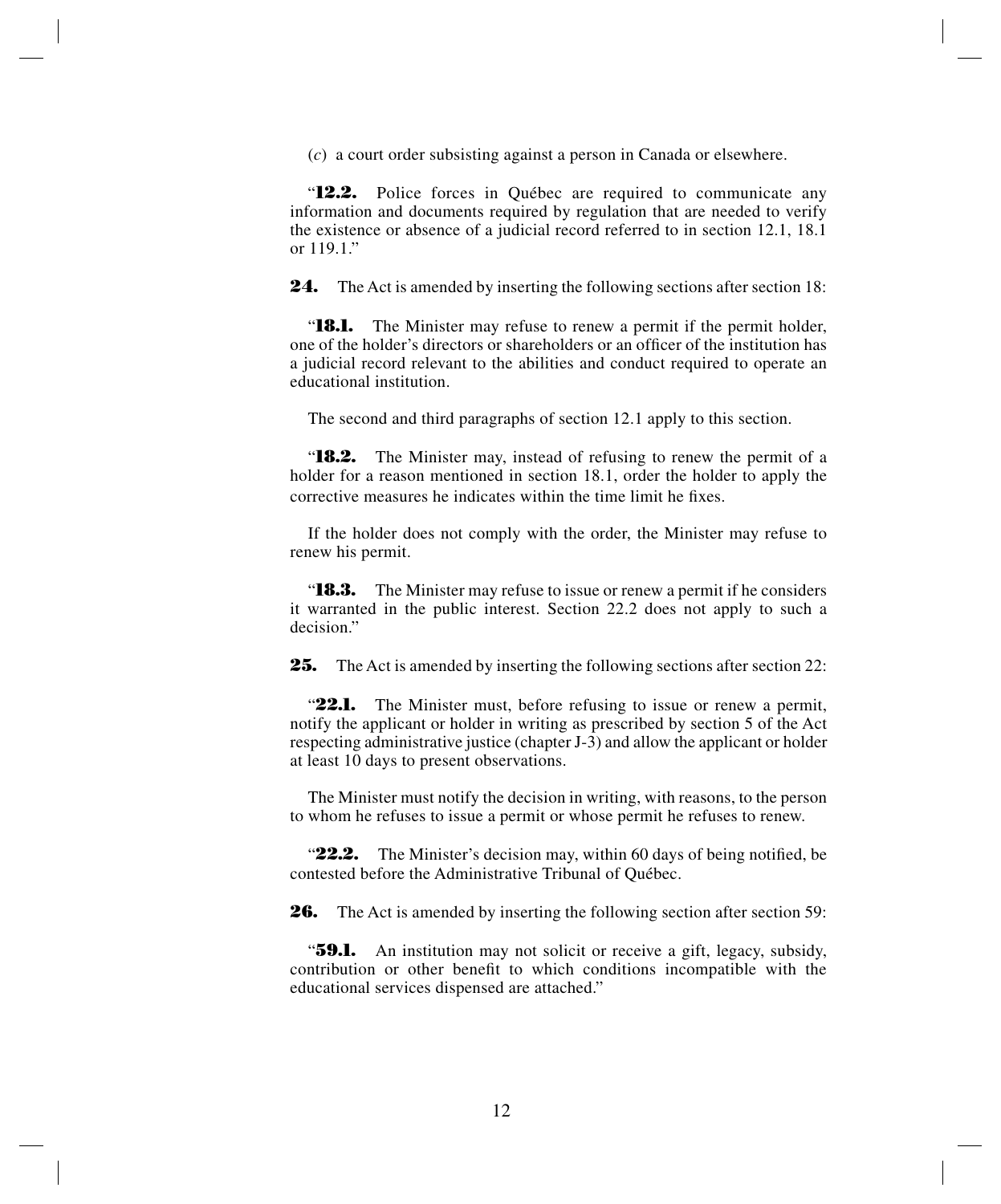#### 27. Section 111 of the Act is amended

(1) by inserting ", including those relating to the judicial record of the permit applicant or permit holder, the applicant's or holder's directors and shareholders and the officers of the institution" at the end of paragraph 2;

(2) by adding the following paragraphs at the end:

"(10) determine, among the information and documents provided by the permit holder, those that must be updated and how often they must be updated;

 $(11)$  determine the information and documents that the permit holder must provide when there is any change in the holder's directors or shareholders or the officers of the institution; and

"(12) determine the information and documents needed to verify the existence or absence of a judicial record that police forces are required to communicate to the Minister or to a permit applicant or permit holder."

**28.** Section 115 of the Act is amended

(1) by replacing paragraph 1 by the following paragraph:

"(1) enter, at any reasonable time, any place where the person has reason to believe educational services for which a permit is required under this Act are being dispensed and the facilities of any private educational institution;";

(2) by inserting the following paragraph after paragraph 2:

"(2.1) take photographs or make recordings;";

(3) by adding the following paragraphs at the end:

"Despite subparagraph 1 of the first paragraph, to enter a dwelling house, a designated person must obtain the occupant's authorization or, failing that, a search warrant in accordance with the Code of Penal Procedure (chapter C-25.1).

The owner or person in charge of a place being inspected and any other person present is required to assist a designated person in the exercise of his functions."

**29.** The Act is amended by inserting the following sections after section 115:

"**115.1.** A person designated under section 115 may, in a request sent by registered mail or by personal service, require any person to communicate any information or document relating to the application of this Act to the designated person, by registered mail or by personal service, within a specified reasonable time.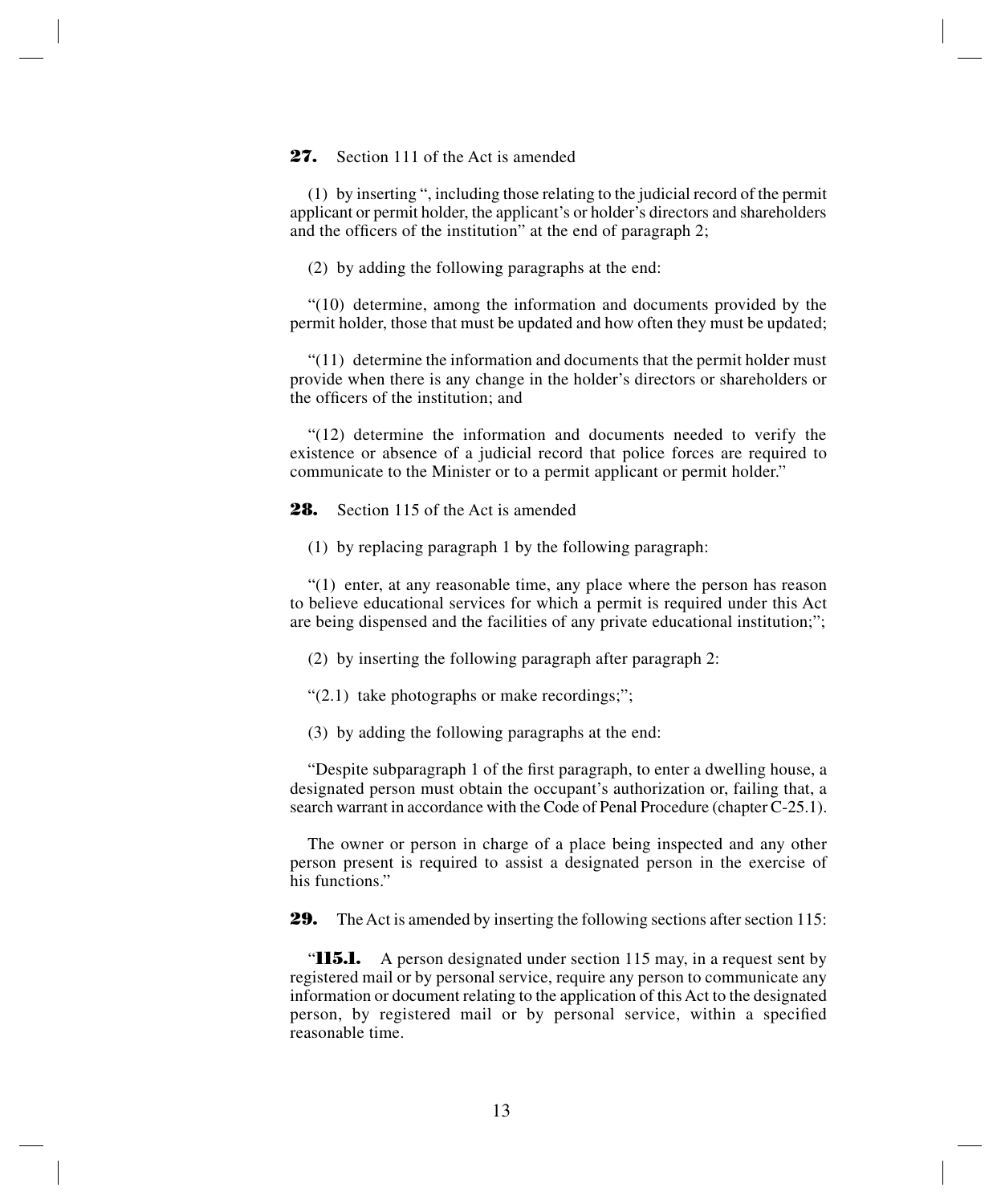"**115.2.** The Minister may designate a person generally or specially to inquire into any matter relating to the application of this Act."

**30.** The Act is amended by inserting the following section after section 119:

"**119.1.** The Minister may modify or revoke a permit if the permit holder, one of the holder's directors or shareholders or an officer of the institution has a judicial record relevant to the abilities and conduct required to operate an educational institution.

The Minister may also modify or revoke a permit if the permit holder fails to provide any information or document required by regulation with regard to the holder's judicial record, the judicial record of one of the holder's directors or shareholders or the judicial record of an officer of the institution.

The second and third paragraphs of section 12.1 apply to this section."

**31.** Section 120 of the Act is amended by inserting the following paragraph after the first paragraph:

"The Minister may do likewise instead of modifying or revoking the permit of a holder for a reason mentioned in section 119.1."

**32.** The Act is amended by inserting the following section after section 120.1:

"**120.2.** The Minister may modify or revoke a permit if he considers it warranted in the public interest. Section 121.1 does not apply to such a decision."

**33.** The Act is amended by inserting the following section after section 129:

"**129.1.** Every person who hinders a person designated under section 115 or 115.2 in the exercise of his functions or misleads the designated person by misrepresentation is liable to a fine of \$500 to \$5,000 in the case of a natural person or, in the case of a legal person, to a fine of \$1,000 to \$10,000.

The same applies to every person who refuses to provide any information or document to a person designated under section 115 that he is authorized to require under this Act."

#### ACT RESPECTING ADMINISTRATIVE JUSTICE

**34.** Section 3 of Schedule I to the Act respecting administrative justice (chapter J-3) is amended by replacing "section 121.1" in paragraph 2.3 by "section 22.2 or 121.1".